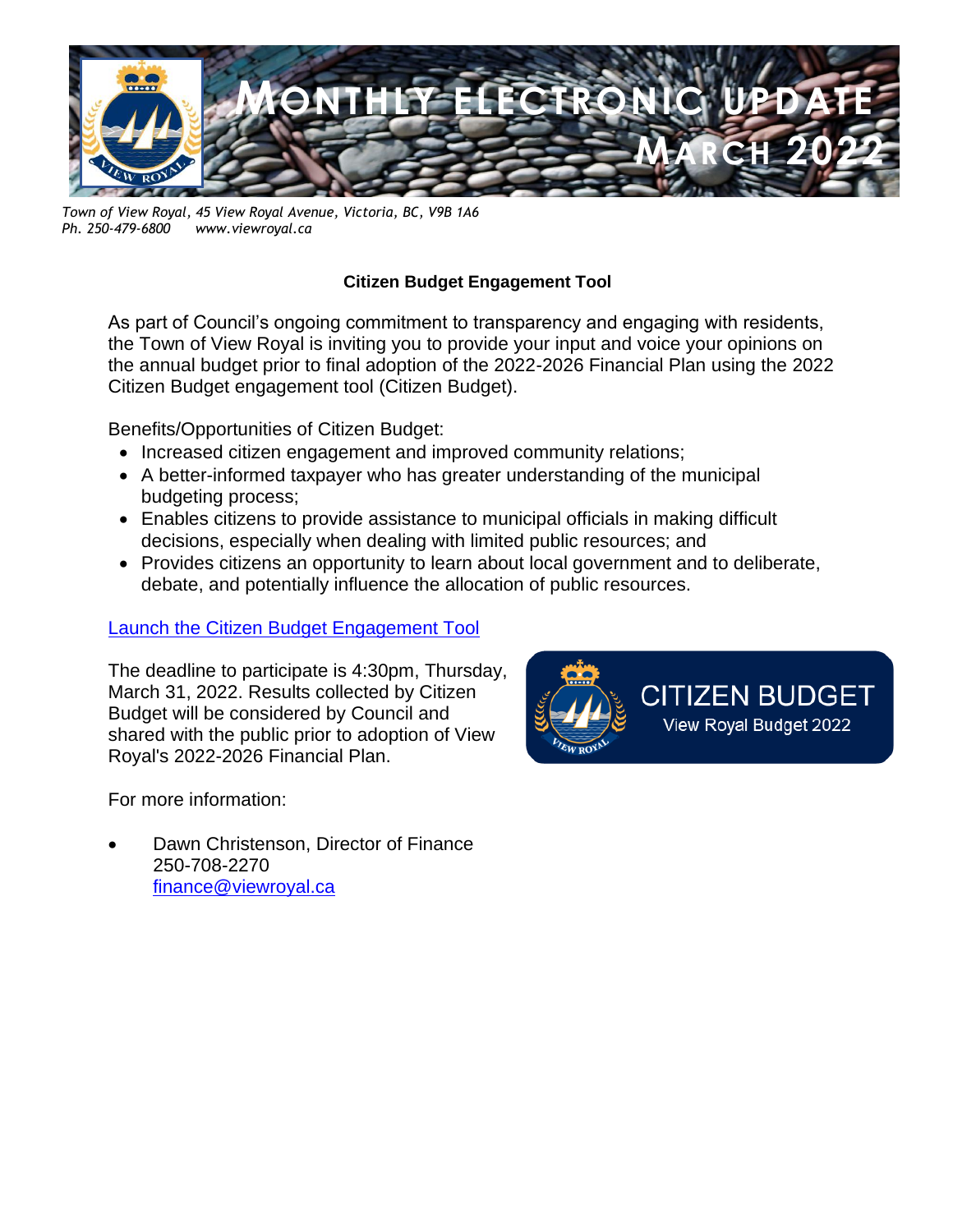#### **Lawn & Garden Waste Disposal**

For lawn and garden waste clean-up this spring, View Royal residents are encouraged to take advantage of two options for disposing of your yard waste:

- **Yard and Garden Waste Transfer Station** (formerly Canteen Composting) located at 605 Canteen Road is open Tuesday-Sunday 8:00am- 5:00pm. For more information, please call 250-883-8683.
	- $\circ$  Fees: no user fee for residents of View Royal and Esquimalt. Proof of residency is required. Residential decals for vehicle windshields are available at the facility for those residents who use the facility regularly.
- **Ellice Recycle** located at 524 David Street is open Monday-Friday 7:30am-5:00pm and Saturday-Sunday 8:30am-5:00pm. For more information, please contact the facility by phone at 250-386-4342 or visit [www.ellicerecycle.com.](http://www.ellicerecycle.com/)
	- $\circ$  Fees: regular depot rates for yard and garden waste apply.

In order to allow for physical distancing, both the Yard and Garden Waste Transfer Station and Ellice Recycle will be limiting vehicle access to only two (2) vehicles in the yard at a time.

For more information:

• **Engineering Department** Website:<https://www.viewroyal.ca/EN/main/municipal/lawn-garden-waste.html> Email: [engineering@viewroyal.ca](mailto:engineering@viewroyal.ca) Phone: 250-708-2258

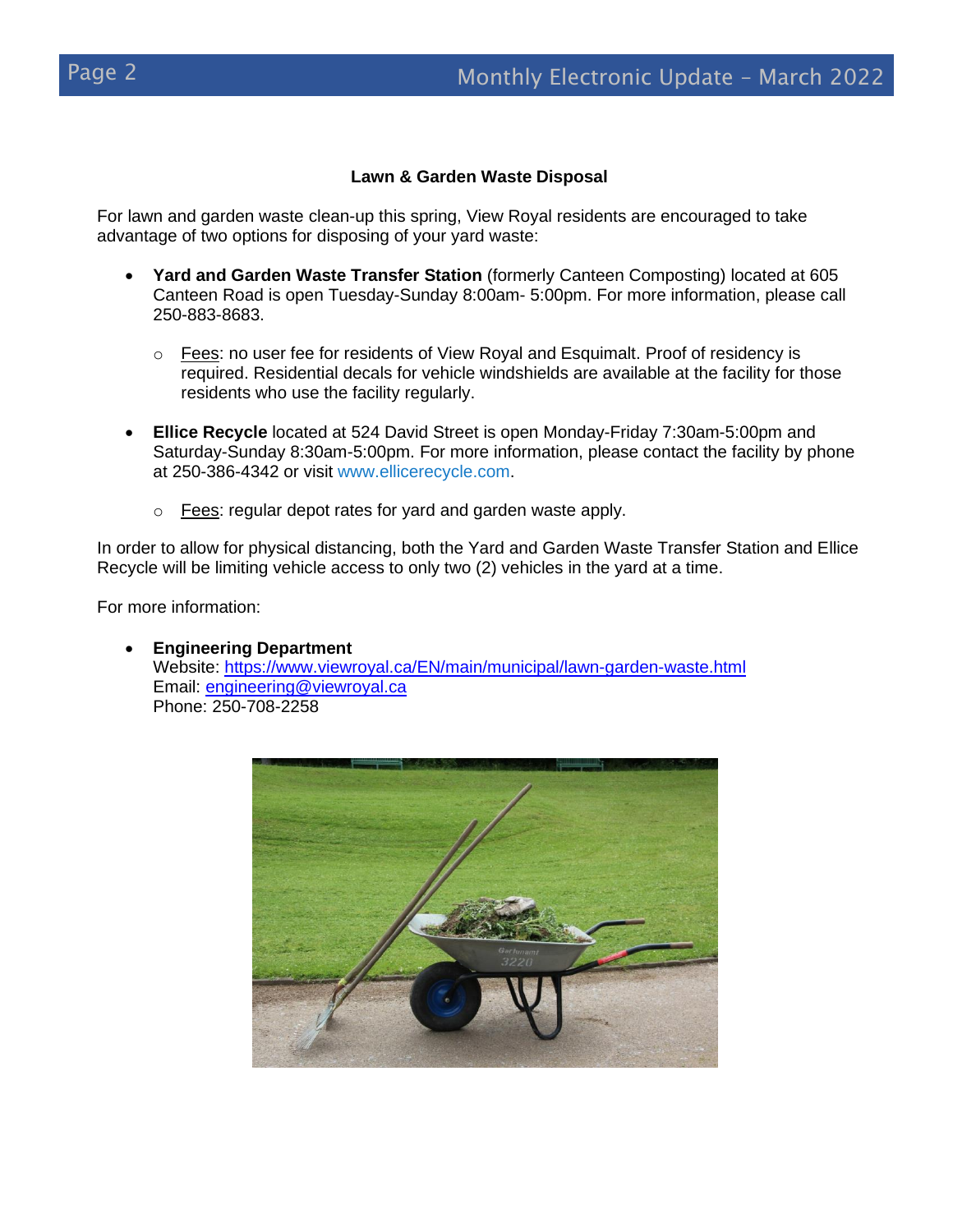#### **CRD Fix a Leak Week**



# It's the perfect week to track down leaks.

Undetected leaks around your home can add up to a lot of household water waste every year.

March 14-20, find and repair leaky toilets, faucets and other fixtures.

To help get you started, the CRD is offering FREE leak detection kits that include dye tablets, a faucet aerator, a shower bag to measure flows and a household water efficiency guide.

Lots of FREE leak detection kits still available at Town Hall!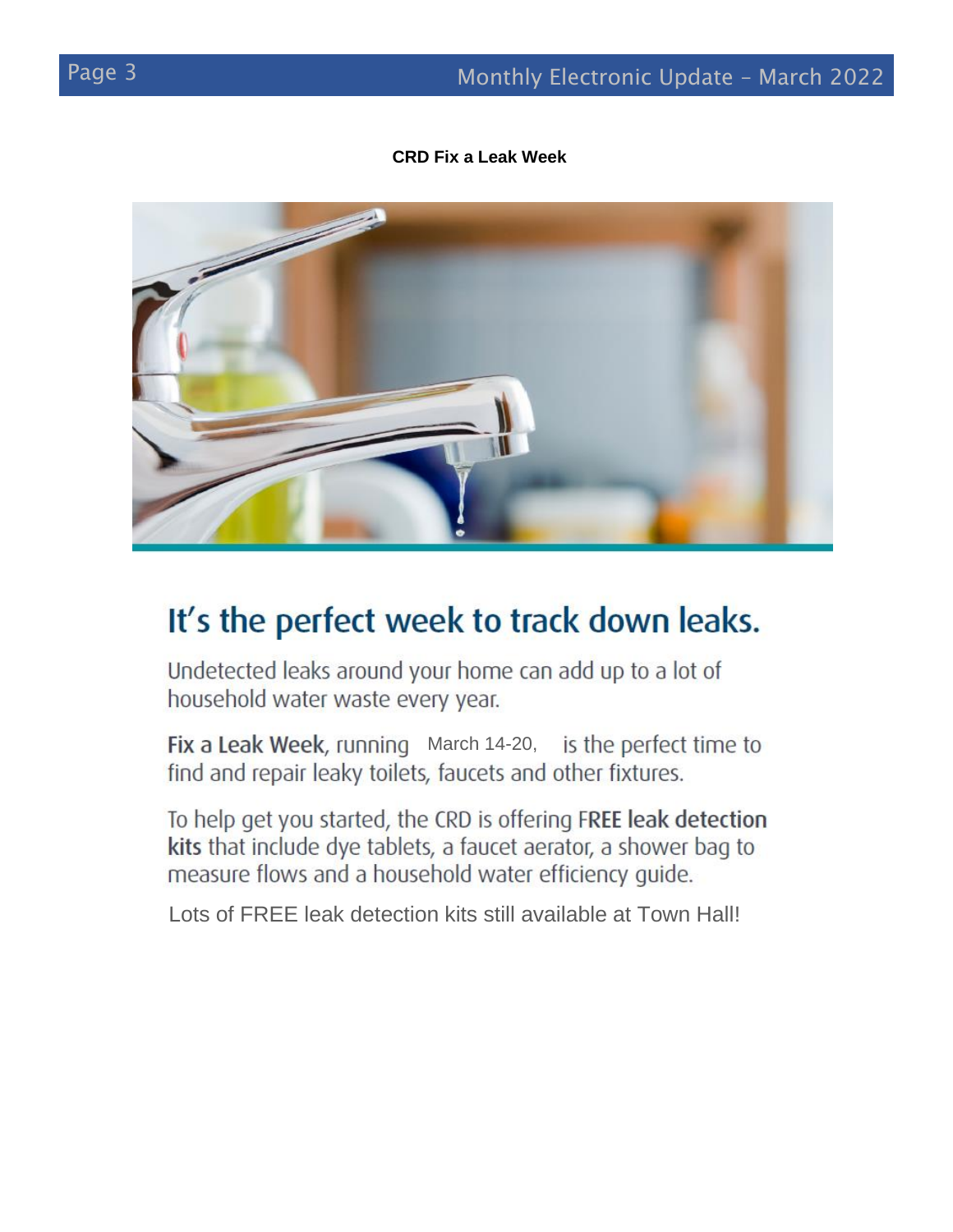## **View Royal Offers Heat Pump Top-Up for CleanBC Rebate Program**

Heat pumps are the most efficient and climate-friendly heating and cooling system on the market today. Switching to an electric heat pump provides yearround comfort, better indoor air quality, and produces 97% less greenhouse gas emissions than natural gas/oil heating AND you could save 40-75% on your annual heating bill if converting from oil to an electric heat pump!

In addition to the heat pump rebates available through the CleanBC Better Homes and Home Renovation Rebate Program, the Town of View Royal

offers a \$350 municipal top-up to participants that switch from a fossil fuel (oil, natural gas, or propane) heating system to an electric air source heat pump.

Visit [betterhomesbc.ca](https://t.co/vDKdBsTtGu) to learn more about upgrading to a heat pump, rebates, financing and supports available to help you make the switch.

### **Get Connected with the Town of View Royal**

The Town of View Royal wants you to get connected! Sign up to keep informed about the latest news, local events and municipal updates.

### **EMAIL NOTIFICATIONS:**

Visit<https://www.viewroyal.ca/EN/meta/notifications.html> to sign up to receive emails about the latest updates. You can choose to receive emails about any/all of the five topics including:

- What's New: includes latest news releases, articles
- Public Notices: includes traffic advisories, development notices, closures
- Events: includes details on upcoming local events
- Newsletters: includes the Monthly e-Updates and View Royal News
- Agendas and Minutes: includes agendas and minutes for Council and Committee of the Whole

### **SOCIAL MEDIA:**

- Town of View Royal Facebook Page: Visit [www.facebook.com/townofviewroyal](http://www.facebook.com/townofviewroyal) and 'Like' our page to receive posts about latest updates.
- Town of View Royal Twitter Page: Follow [@TownofViewRoyal](http://www.twitter.com/townofviewroyal) on Twitter to receive tweets about latest updates.



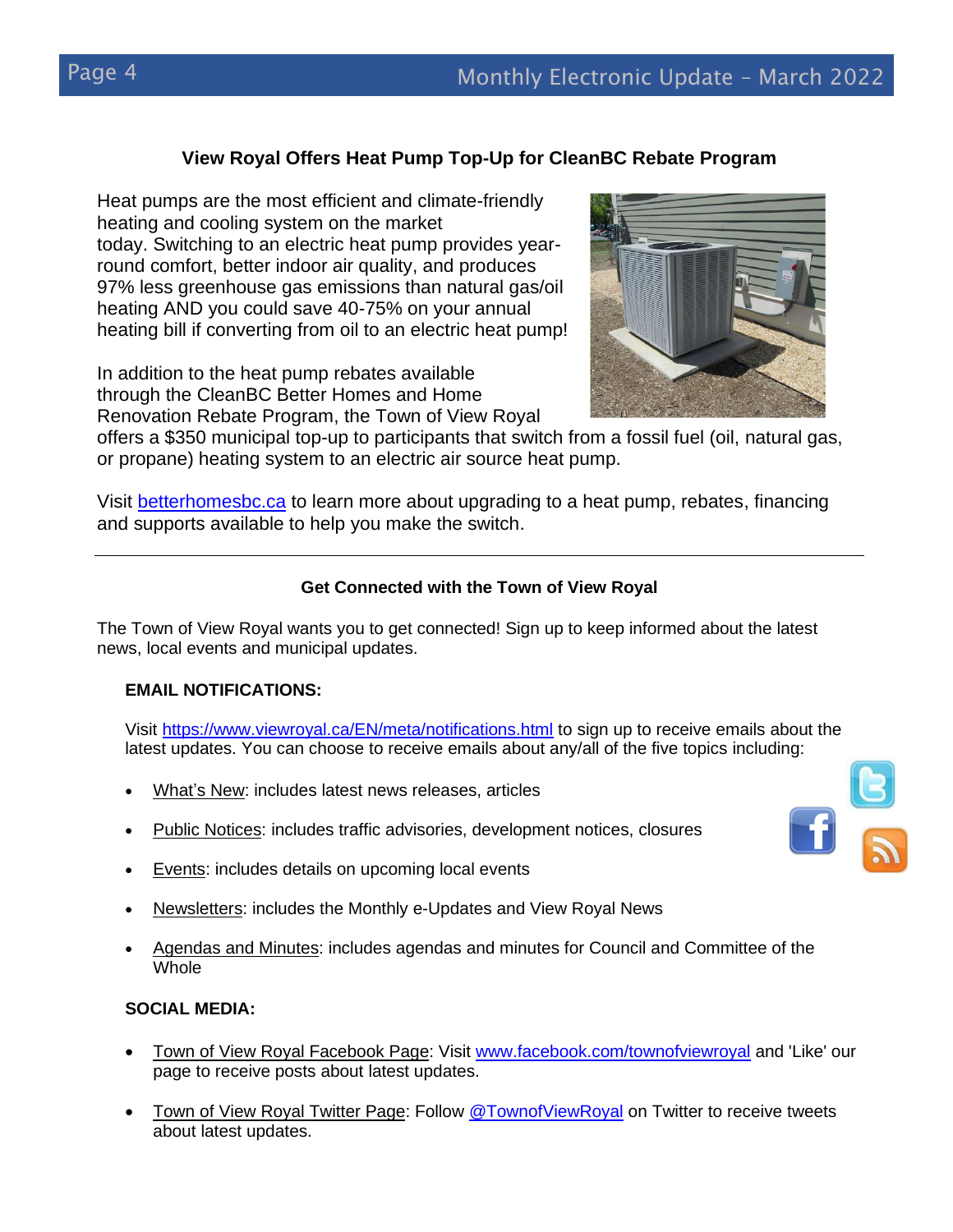#### **Town of View Royal Shows Support for Ukraine**

At the meeting on March 15, 2022, Town Council voted unanimously in favour of a \$10,000 donation from the Town of View Royal to the [Canadian Red Cross](https://donate.redcross.ca/page/100227/-/1?gclid=EAIaIQobChMI9rursOja9gIVqxatBh2WrAwoEAAYAyAAEgKqmvD_BwE) in support of its aid efforts in Ukraine.

All funds for this donation will come directly from revenue received by the Town from Elements Casino. Council members are challenging other B.C. municipalities to do the same and give to help Ukraine.